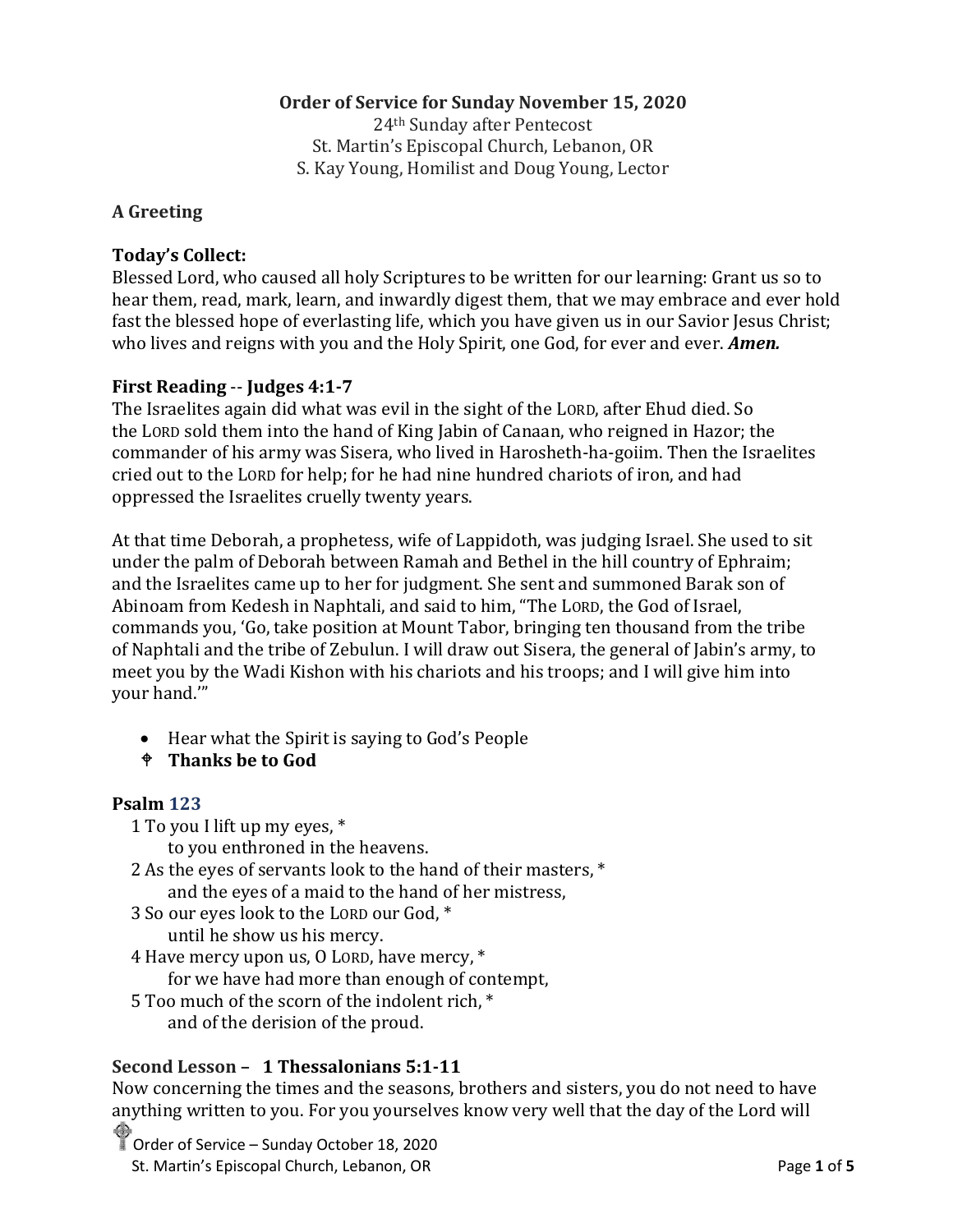come like a thief in the night. When they say, "There is peace and security," then sudden destruction will come upon them, as labor pains come upon a pregnant woman, and there will be no escape! But you, beloved, are not in darkness, for that day to surprise you like a thief; for you are all children of light and children of the day; we are not of the night or of darkness. So then let us not fall asleep as others do, but let us keep awake and be sober; for those who sleep, sleep at night, and those who are drunk get drunk at night. But since we belong to the day, let us be sober, and put on the breastplate of faith and love, and for a helmet the hope of salvation. For God has destined us not for wrath but for obtaining salvation through our Lord Jesus Christ, who died for us, so that whether we are awake or asleep we may live with him. Therefore encourage one another and build up each other, as indeed you are doing.

- $\bullet$  Hear what the Spirit is saying to God's People
- **Thanks be to God**

### **A Reading from the Gospel of Matthew 25:14-30**

Jesus said, "It is as if a man, going on a journey, summoned his slaves and entrusted his property to them; to one he gave five talents, to another two, to another one, to each according to his ability. Then he went away. The one who had received the five talents went off at once and traded with them, and made five more talents. In the same way, the one who had the two talents made two more talents. But the one who had received the one talent went off and dug a hole in the ground and hid his master's money. After a long time the master of those slaves came and settled accounts with them. Then the one who had received the five talents came forward, bringing five more talents, saying, 'Master, you handed over to me five talents; see, I have made five more talents.' His master said to him, 'Well done, good and trustworthy slave; you have been trustworthy in a few things, I will put you in charge of many things; enter into the joy of your master.' And the one with the two talents also came forward, saying, 'Master, you handed over to me two talents; see, I have made two more talents.' His master said to him, 'Well done, good and trustworthy slave; you have been trustworthy in a few things, I will put you in charge of many things; enter into the joy of your master.' Then the one who had received the one talent also came forward, saying, 'Master, I knew that you were a harsh man, reaping where you did not sow, and gathering where you did not scatter seed; so I was afraid, and I went and hid your talent in the ground. Here you have what is yours.' But his master replied, 'You wicked and lazy slave! You knew, did you, that I reap where I did not sow, and gather where I did not scatter? Then you ought to have invested my money with the bankers, and on my return I would have received what was my own with interest. So take the talent from him, and give it to the one with the ten talents. For to all those who have, more will be given, and they will have an abundance; but from those who have nothing, even what they have will be taken away. As for this worthless slave, throw him into the outer darkness, where there will be weeping and gnashing of teeth.'"

- This is the Gospel of the Lord
- **Thanks be to God**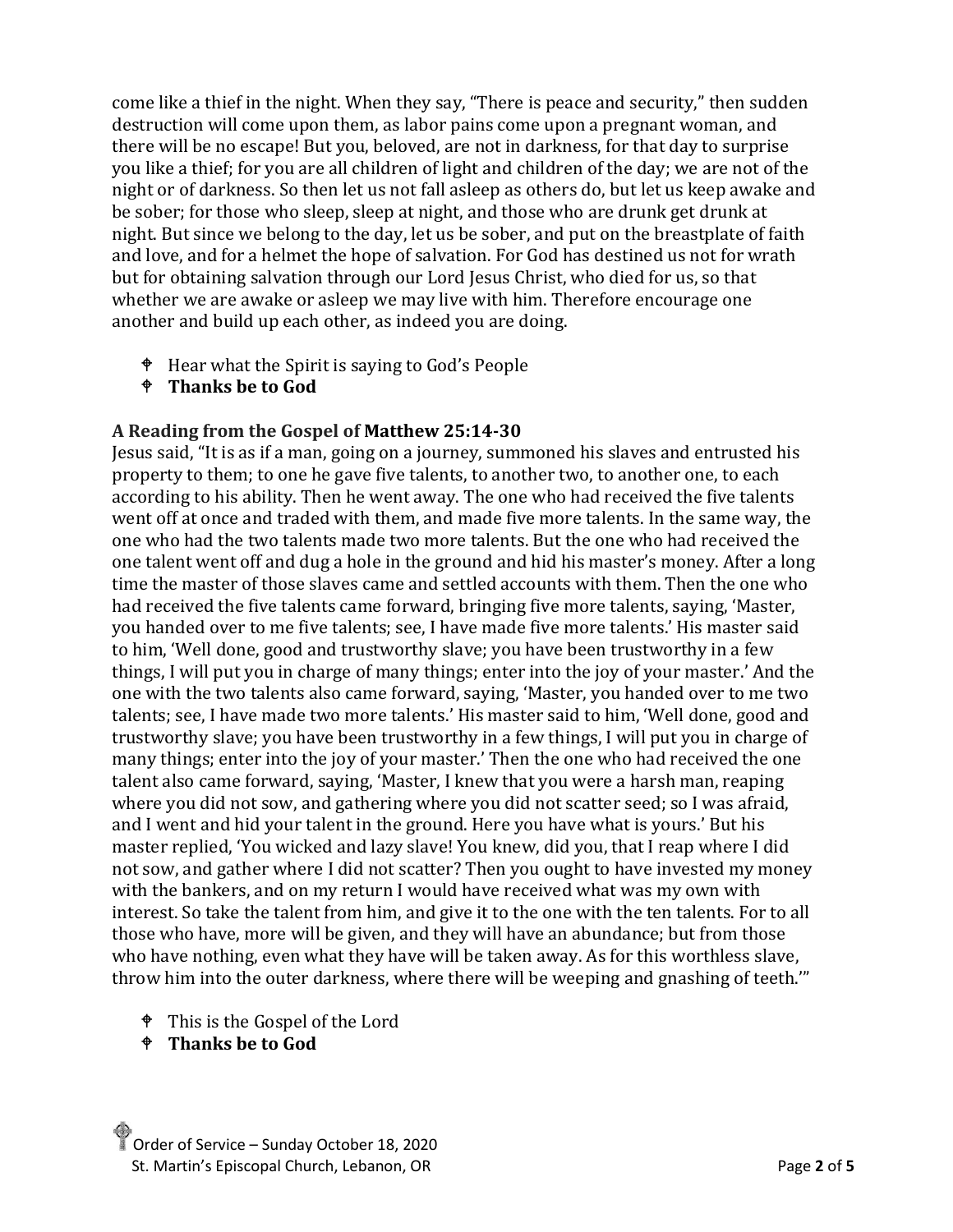**Homily** – "Talented" – by S. Kay Young –

In Jewish law, once you buried something--money, or a jewel of great price, you are no longer responsible for it. So the terrified servant buried his 1 Talent in fear that the master would come back and be disappointed in him. My heart breaks for him. He did this out of fear.

This parable comes at that time of year when it is convenient to work it into the pledge drive. That's sad, because I like Matthew and this story is found only in Matthew. What gives? Well, Jesus' stories fall into 2 categories: parables and allegories. Let's dig a bit…

Looking at these weeks, Jesus' stories have been a bit stern: the faithful & unfaithful servant; The wise and the foolish virgins (I always wanted them to share their oil) and the investors, good and bad. It's all so judgy. But there's context. We're almost done with Matthew. I see that we are at the end of Jesus' Story. This story was told during Holy Week, and Jesus knows how it's going to turn out. He is delivering those wise words and parting shots we all hope to do; to tell them how to behave when He's not physically with them. To be faithful and wise, and what? We've got to get beyond shrewd versus the gnashing of teeth...

These stories are allegorical. Jesus is going on a long trip. He is leaving us each with blessings. He will come back, and there will be an accounting.

When the Master comes back, he rewards the five-talent servant and the two-talent servant the same. "Come share in my joy."

The third servant is so fearful of the Lord, he doesn't even put the money in a bank. He shirks his responsibility totally: he digs a hole, and washes his hands of it. Dietrich Bonhoeffer struggled with this as he wrote in the midst of the Holocaust. He offered "**that the sin of respectable people is running from responsibility."**

Often our faults, our sins, are just the obverse side of the coin 0f our strengths, our virtues. I remember Rev. Carol Sedlacek+, our former pastor, saying that the opposite of faith is not doubt; it's fear. We all have times of fear, but it's a mistake to live in terror. If our fears lead us to embrace the status quo at all costs, we will not only fail, we really are washing our hands of the glory we have been entrusted with.

Our response to fear should not be to dig holes. Our holes are meant to shelter us, but in the end, they could bury us!

What is this talent we've been given? When I hear the word, I think of gifted people: prophets, healers, writers, singers, cooks, entertainers, sports figures; even accountants. But that feels like some people are being left out, and they are! WHAT IS THE GOD GIVEN TALENT THAT WE ALL HAVE? It's LOVE. Presiding Bishop Curry says: If it's not about Love, it's not about God. When we don't use whatever we've been given in some way, we are not spreading God's Love. We need to help one another and reach out to others any way we can. We can do this. Even in a pandemic, even in troubled times, even in small ways and small places while we await the Master's return.

With thanks to ~Rev. Elizabeth Lovell Milford, Heritage Presbyterian Church

Order of Service – Sunday October 18, 2020 St. Martin's Episcopal Church, Lebanon, OR **Page 3** of 5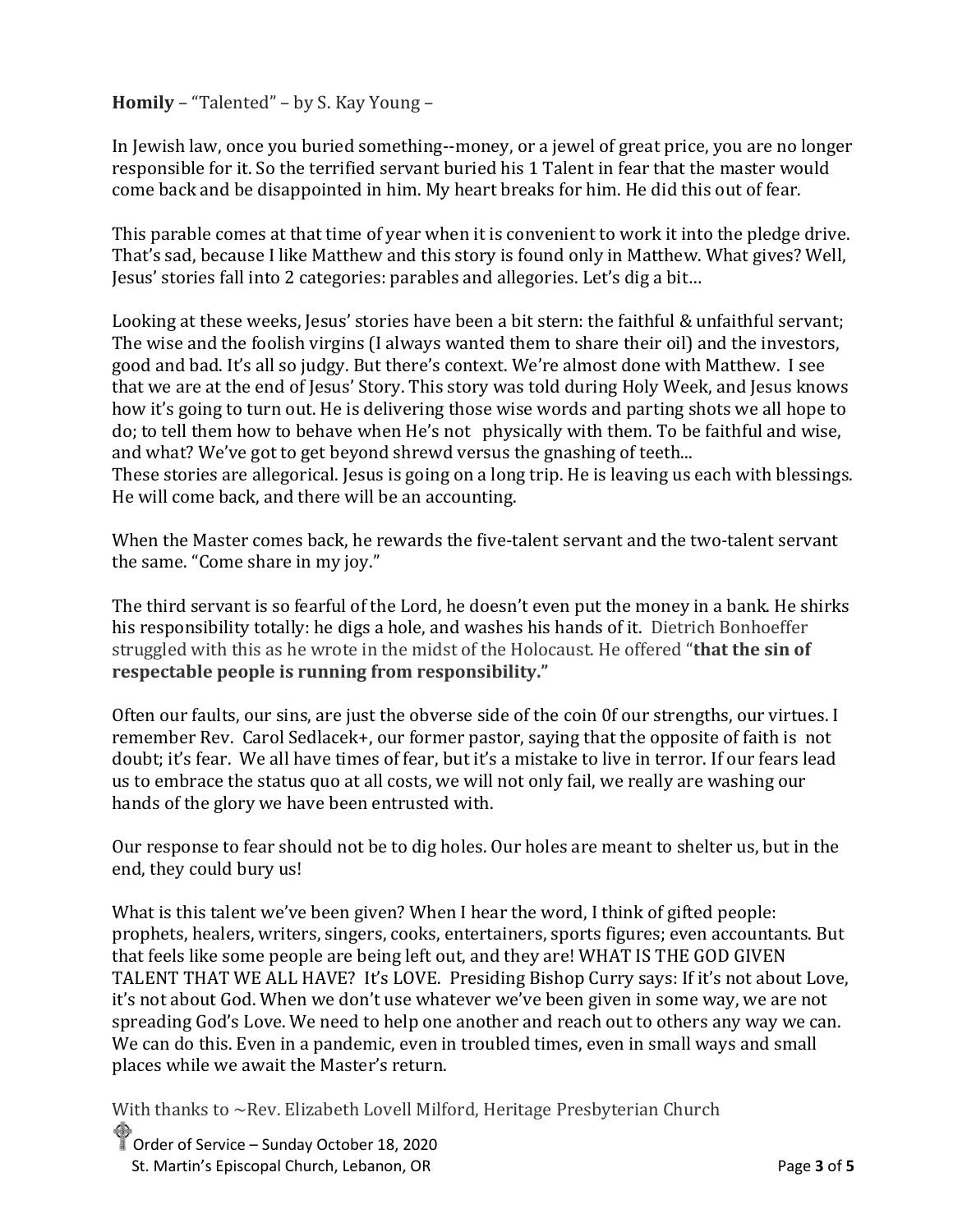# **Prayers of the People: Form I**

With all our heart and with all our mind, let us pray to the Lord, saying "Lord, have mercy."

For the peace from above, for the loving-kindness of God, and for the salvation of our souls, let us pray to the Lord. *Lord, have mercy.*

For the peace of the world, for the welfare of the Holy Church of God, and for the unity of all peoples, let us pray to the Lord. *Lord, have mercy.*

For our Michael, our Presiding Bishop, Michael our Bishop, and for all the clergy and people, let us pray to the Lord. *Lord, have mercy.*

For our President, for the leaders of the nations, and for all in authority, let us pray to the Lord. *Lord, have mercy.*

For this city of Lebanon and for every city and community, and for those who live in them, let us pray to the Lord. *Lord, have mercy.*

For seasonable weather, and for an abundance of the fruits of the earth, let us pray to the Lord.

*Lord, have mercy.*

For the good earth which God has given us, and for the wisdom and will to conserve it, let us pray to the Lord. *Lord, have mercy.*

For those who travel on land, on water, or in the air or through outer space, let us pray to the Lord. *Lord, have mercy.*

For the aged and infirm, for the widowed and orphans, and for the sick and the suffering, let us pray to the Lord. *Lord, have mercy.*

For the poor and the oppressed, for the unemployed and the destitute, for prisoners and captives, and for all who remember and care for them, let us pray to the Lord. *Lord, have mercy.*

For all who have died in the hope of the resurrection, and for all the departed, let us pray to the Lord.

Order of Service – Sunday October 18, 2020 St. Martin's Episcopal Church, Lebanon, OR **Page 4** of 5 *Lord, have mercy.*